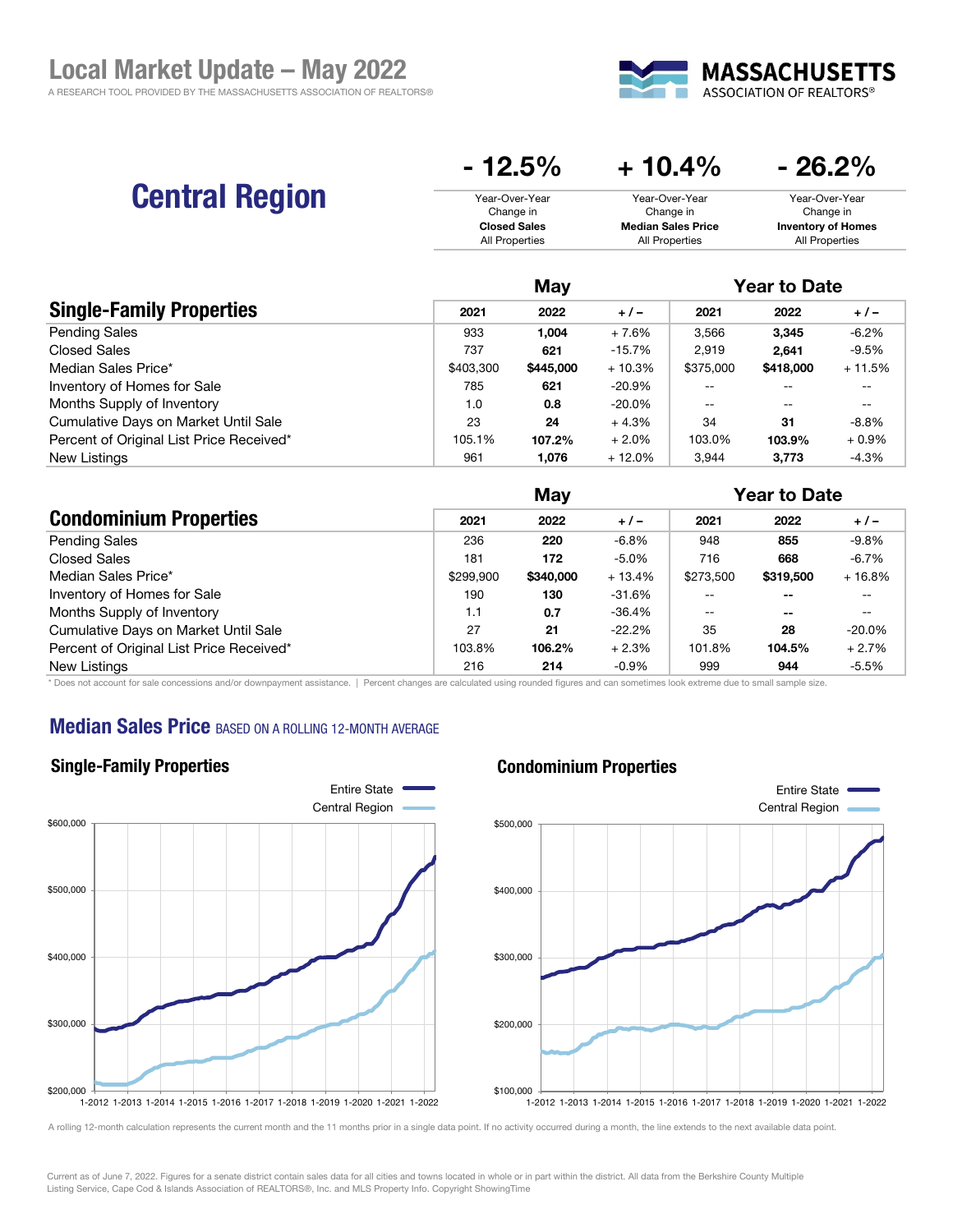

# Northern Region

| V.T /V              | T <i>I</i> i <i>i</i> /v  | 19.I 70                   |
|---------------------|---------------------------|---------------------------|
| Year-Over-Year      | Year-Over-Year            | Year-Over-Year            |
| Change in           | Change in                 | Change in                 |
| <b>Closed Sales</b> | <b>Median Sales Price</b> | <b>Inventory of Homes</b> |
| All Properties      | All Properties            | All Properties            |

 $-3.4\%$   $+7.7\%$   $-18.7\%$ 

|                                          | May       |           |          | <b>Year to Date</b> |           |          |
|------------------------------------------|-----------|-----------|----------|---------------------|-----------|----------|
| <b>Single-Family Properties</b>          | 2021      | 2022      | $+/-$    | 2021                | 2022      | $+/-$    |
| <b>Pending Sales</b>                     | 895       | 909       | $+1.6%$  | 3.277               | 3.012     | $-8.1%$  |
| Closed Sales                             | 691       | 663       | $-4.1%$  | 2.595               | 2.362     | $-9.0\%$ |
| Median Sales Price*                      | \$595,000 | \$650,000 | $+9.2%$  | \$558,000           | \$602,500 | $+8.0%$  |
| Inventory of Homes for Sale              | 529       | 513       | $-3.0%$  | --                  |           | --       |
| Months Supply of Inventory               | 0.7       | 0.7       | 0.0%     | $-$                 | $- -$     | --       |
| Cumulative Days on Market Until Sale     | 27        | 19        | $-29.6%$ | 31                  | 25        | -19.4%   |
| Percent of Original List Price Received* | 106.5%    | 108.0%    | $+1.4%$  | 104.3%              | 105.9%    | $+1.5%$  |
| New Listings                             | 919       | 998       | $+8.6%$  | 3.585               | 3.478     | $-3.0\%$ |

|                                          |           | May       |          |           | <b>Year to Date</b> |          |  |
|------------------------------------------|-----------|-----------|----------|-----------|---------------------|----------|--|
| <b>Condominium Properties</b>            | 2021      | 2022      | $+/-$    | 2021      | 2022                | $+/-$    |  |
| <b>Pending Sales</b>                     | 362       | 332       | $-8.3%$  | .657      | 1.431               | $-13.6%$ |  |
| Closed Sales                             | 338       | 348       | $+3.0%$  | .392      | 1,280               | $-8.0\%$ |  |
| Median Sales Price*                      | \$370,000 | \$416,000 | $+12.4%$ | \$350,000 | \$400,000           | $+14.3%$ |  |
| Inventory of Homes for Sale              | 307       | 187       | $-39.1%$ | --        | $- -$               | --       |  |
| Months Supply of Inventory               | 0.9       | 0.6       | -33.3%   | $-$       | $- -$               | --       |  |
| Cumulative Days on Market Until Sale     | 26        | 21        | $-19.2%$ | 34        | 29                  | -14.7%   |  |
| Percent of Original List Price Received* | 104.0%    | 105.7%    | $+1.6%$  | 101.9%    | 104.4%              | $+2.5%$  |  |
| New Listings                             | 386       | 353       | $-8.5%$  | .823      | 1,553               | $-14.8%$ |  |

\* Does not account for sale concessions and/or downpayment assistance. | Percent changes are calculated using rounded figures and can sometimes look extreme due to small sample size.

### **Median Sales Price BASED ON A ROLLING 12-MONTH AVERAGE**



### Condominium Properties



A rolling 12-month calculation represents the current month and the 11 months prior in a single data point. If no activity occurred during a month, the line extends to the next available data point.

Current as of June 7, 2022. Figures for a senate district contain sales data for all cities and towns located in whole or in part within the district. All data from the Berkshire County Multiple Listing Service, Cape Cod & Islands Association of REALTORS®, Inc. and MLS Property Info. Copyright ShowingTime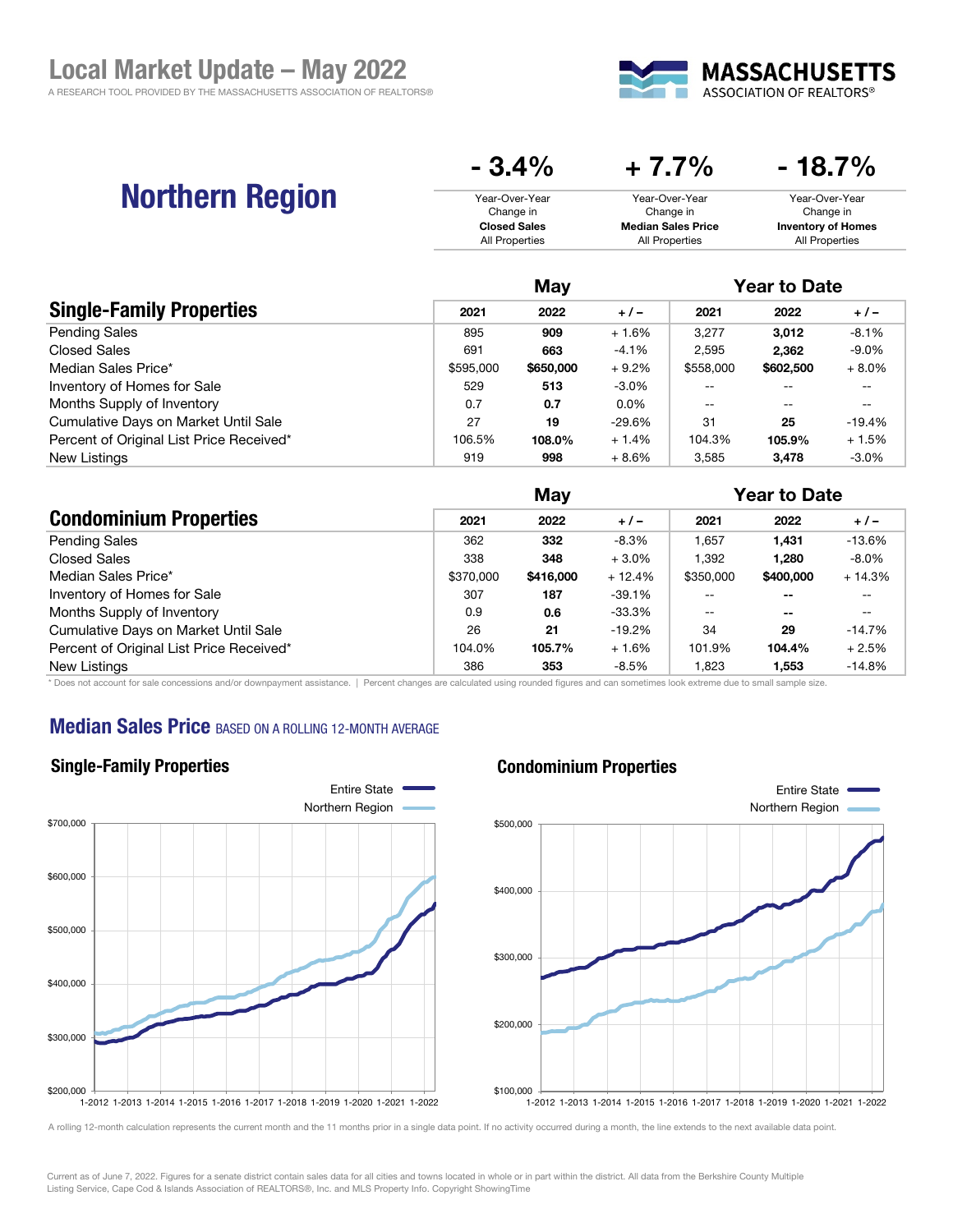

# Southeast Region

| $-4.9\%$            | $+13.6\%$                 | - 16.2%                   |  |  |
|---------------------|---------------------------|---------------------------|--|--|
| Year-Over-Year      | Year-Over-Year            | Year-Over-Year            |  |  |
| Change in           | Change in                 | Change in                 |  |  |
| <b>Closed Sales</b> | <b>Median Sales Price</b> | <b>Inventory of Homes</b> |  |  |
| All Properties      | All Properties            | All Properties            |  |  |

The Southeast Region includes data from the North Bristol and former Tri-County Boards of REALTORS®.

|                                          |           | May       |           |           | <b>Year to Date</b> |          |  |
|------------------------------------------|-----------|-----------|-----------|-----------|---------------------|----------|--|
| <b>Single-Family Properties</b>          | 2021      | 2022      | $+/-$     | 2021      | 2022                | $+/-$    |  |
| <b>Pending Sales</b>                     | 501       | 530       | $+5.8%$   | 2.145     | 1,953               | $-9.0\%$ |  |
| <b>Closed Sales</b>                      | 426       | 401       | $-5.9%$   | .886      | 1.661               | $-11.9%$ |  |
| Median Sales Price*                      | \$420,000 | \$475,000 | $+13.1%$  | \$400,000 | \$450,000           | $+12.5%$ |  |
| Inventory of Homes for Sale              | 512       | 476       | -7.0%     | --        | --                  | --       |  |
| Months Supply of Inventory               | 1.0       | 1.1       | $+10.0\%$ | $-$       | $- -$               | --       |  |
| Cumulative Days on Market Until Sale     | 32        | 27        | $-15.6%$  | 35        | 34                  | $-2.9%$  |  |
| Percent of Original List Price Received* | 103.6%    | 103.8%    | $+0.2%$   | 102.2%    | 102.1%              | $-0.1%$  |  |
| New Listings                             | 562       | 629       | + 11.9%   | 2.379     | 2.323               | $-2.4%$  |  |

|                                          | May       |           |          | <b>Year to Date</b>      |               |                                                     |
|------------------------------------------|-----------|-----------|----------|--------------------------|---------------|-----------------------------------------------------|
| <b>Condominium Properties</b>            | 2021      | 2022      | $+/-$    | 2021                     | 2022          | $+/-$                                               |
| <b>Pending Sales</b>                     | 113       | 97        | $-14.2%$ | 405                      | 412           | $+1.7%$                                             |
| Closed Sales                             | 83        | 77        | $-7.2\%$ | 355                      | 360           | $+1.4%$                                             |
| Median Sales Price*                      | \$265,000 | \$305,000 | $+15.1%$ | \$260,000                | \$307,500     | $+18.3%$                                            |
| Inventory of Homes for Sale              | 105       | 63        | -40.0%   |                          | $- -$         | --                                                  |
| Months Supply of Inventory               | 1.3       | 0.8       | -38.5%   | $\overline{\phantom{m}}$ | $\sim$ $\sim$ | $\hspace{0.05cm} -\hspace{0.05cm} -\hspace{0.05cm}$ |
| Cumulative Days on Market Until Sale     | 26        | 25        | $-3.8%$  | 35                       | 31            | $-11.4%$                                            |
| Percent of Original List Price Received* | 103.0%    | 105.3%    | $+2.2%$  | 101.0%                   | 103.2%        | $+2.2%$                                             |
| New Listings                             | 121       | 89        | $-26.4%$ | 463                      | 433           | $-6.5%$                                             |

\* Does not account for sale concessions and/or downpayment assistance. | Percent changes are calculated using rounded figures and can sometimes look extreme due to small sample size.

## **Median Sales Price BASED ON A ROLLING 12-MONTH AVERAGE**



#### Condominium Properties



A rolling 12-month calculation represents the current month and the 11 months prior in a single data point. If no activity occurred during a month, the line extends to the next available data point.

Current as of June 7, 2022. Figures for a senate district contain sales data for all cities and towns located in whole or in part within the district. All data from the Berkshire County Multiple Listing Service, Cape Cod & Islands Association of REALTORS®, Inc. and MLS Property Info. Copyright ShowingTime